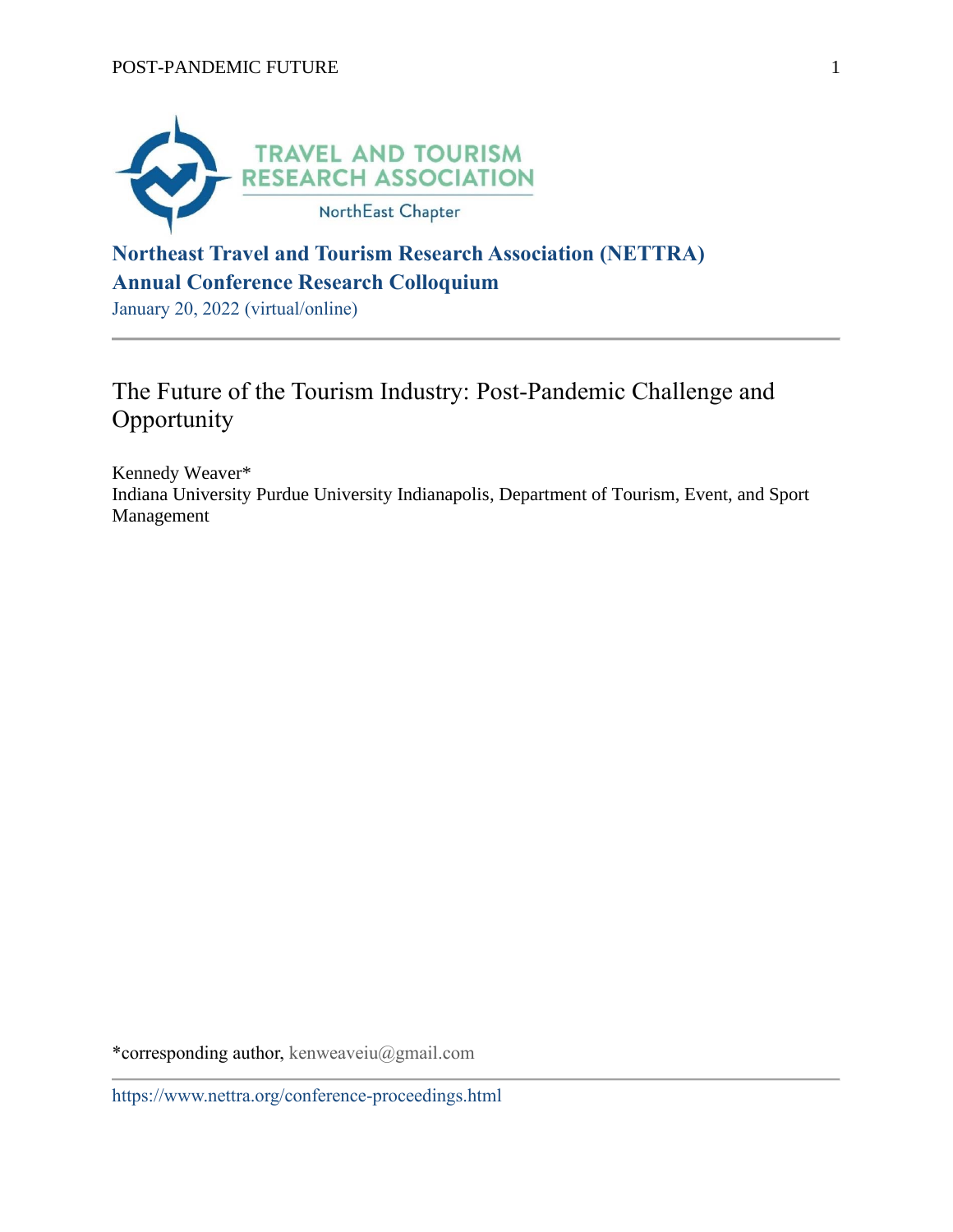#### **Abstract**

#### **Introduction**

The tourism and travel industry has been one of the most significant supporters of the global economy, given its contribution of 313 million jobs, over 10% of the world's GDP, and millions of cross-cultural interactions day to day (World Tourism & Travel Council, 2020). However, it is believed that tourism-driven economic development and success come at the expense of environmental pollution and deterioration, which is detrimental to a destination's sustainable development (Azam et al., 2018). Moreover, the recent outbreak of the COVID-19 pandemic has caused unfathomable social and economic impacts. While recognizing the adverse effects of the pandemic, many researchers view this unique situation as a potential catalyst to fundamental transformation and embrace sustainable changes at destinations (Higgins-Desbiolles, 2021).

#### **Literature Review**

The concept of sustainable development has been widely applied and discussed in tourism and travel (Ninerola et al., 2019). More and more global leaders are beginning to publicly recognize tourism's ability to deploy and maximize sustainable development across each of the United Nations' 17 goals through diverse, localized efforts to achieve global change and advance COVID recovery (UNWTO, 2022). The development of sustainable tourism indicators (Rasoolimanesh et al., 2020) is an excellent example of a sectoral initiative in promoting sustainable tourism development. Sustainable tourism development is a shared responsibility, and all stakeholders need to collaborate, spread awareness, and maximize legitimate local strategies for collectively achieving sustainable changes at a destination (Salem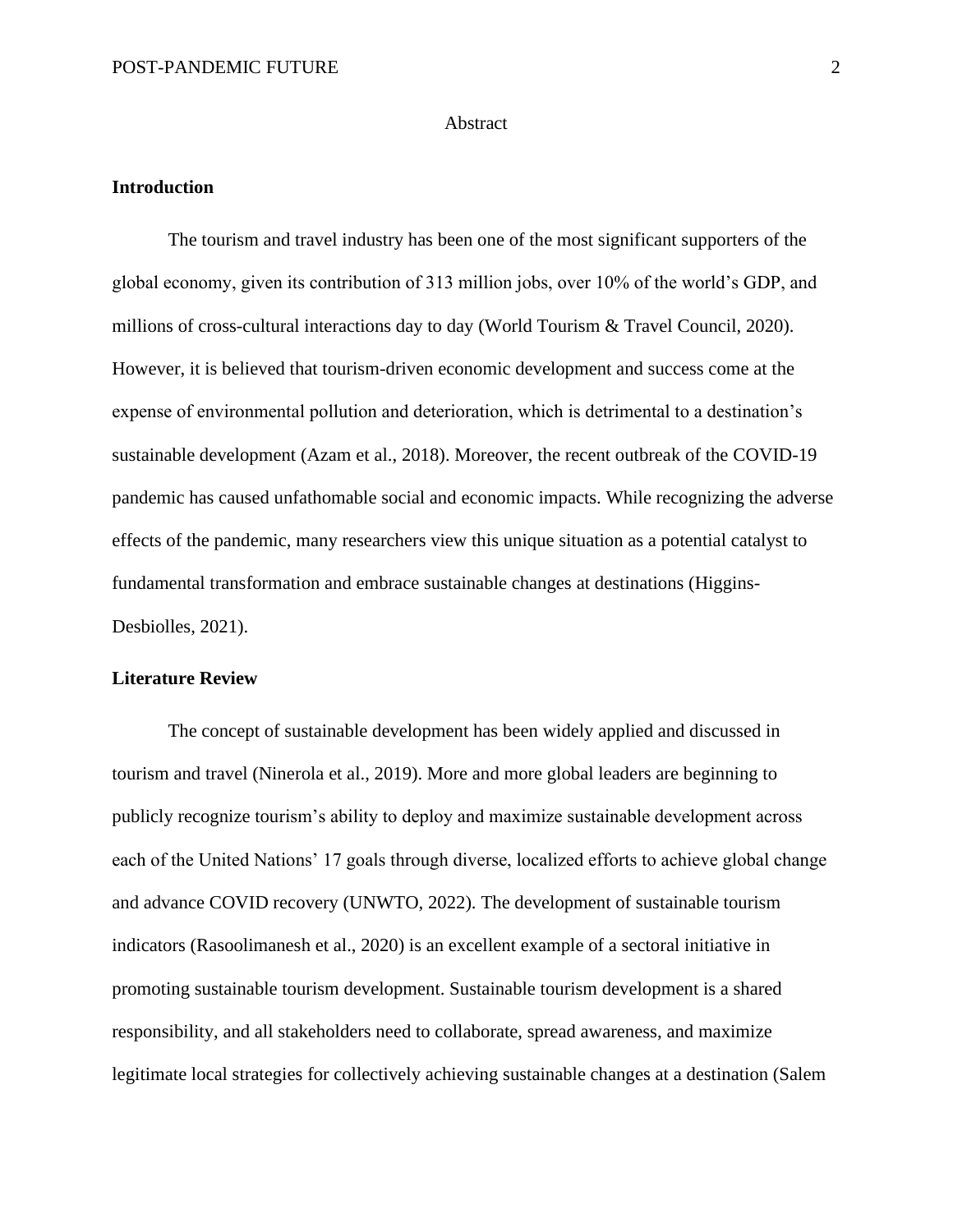et al., 2018). Several studies suggest DMO's ability to develop leadership capacity around the SDGs to spread awareness and educate partners on practical implementations (Fang et al., 2020).

Despite these efforts, Sharpley (2020) noticed the discrepancies between academics and practices, where little progress has been made towards sustainable tourism development. Unfortunately, existing studies for practical application of sustainable tourism development are heavily weighted in European efforts, while there is a lack of records in the United States detailing specific applications of the UN's SDGs (Rasoolimanesh et al., 2020).

#### **Methodology**

Accordingly, this study aims to address this issue, combine theory with practices, and develop an initial benchmark for periodically assessing destinations' progress in deploying sustainable development goals. More specifically, this study will use the sustainable tourism indicators to assess destinations' performance and employ the theory of planned behavior to identify the major drivers of destinations' sustainable planning behavior. The findings of this study not only reflect the current state of destinations' sustainable practices but also can identify the best practices, drivers, and major challenges for tourism sustainable development.

As one of the early attempts in evaluating U.S. destinations' sustainable development performance, this study tries to answer the following questions: (1) How are destinations practicing sustainable development goals? (2) What are the motivations driving specific SDG engagement? (3) What are the challenges faced by destinations from deploying SDG? This qualitative study features thirty-six semi-structured, in-depth interviews. Interviews will be conducted with directors from Destination Marketing Organizations throughout the eleven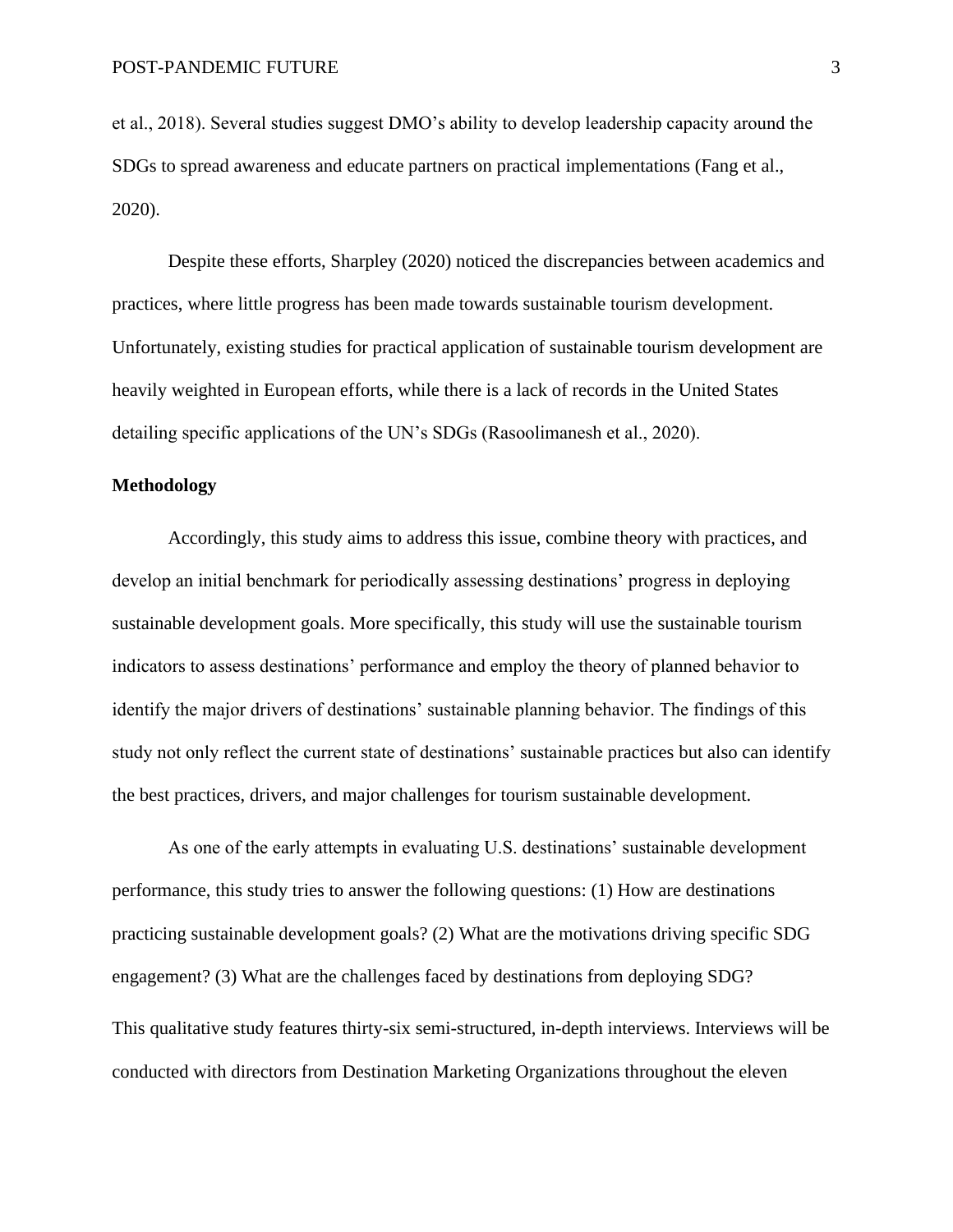interior regions of the United States. Interviewees will be prompted to answer the three leading questions. Then, using the Theory of Planned Behavior, researchers will thematically analyze responses to identify the key attitudes, social norms, and perceived behavioral controls for DMO's deploying the UN's SDG framework to develop, implement, and measure sustainable development initiatives and those who do not. Here, is where the information lies to create an effective intervention to regenerate the tourism industry.

#### **Results & Implications**

The short-term goal of this study is to (1) offer an overview and critical evaluation of destinations' sustainable development performance in the U.S., (2) transfer academic findings into industry-specific best practices for replication and further advancement of SDGs by the United Nations' 2030 goal, and (3) Direct future research in SDG advancement by calling attention to specific areas of challenges.

The <u>long-term goal</u> of this study is to (1) produce research that contributes to the UNWTO's transnational database of SDG achievements and current worldly efforts by assessing SDG knowledge and participation in the U.S., (2) facilitate conversations across four primary disciplines of the tourism industry at their organic points of intersection to reveal motivations for SDG participation through psychology-based theory, and (3) formulate a starting point for the tourism industry's benchmark assessment for sustainable development in the U.S..

## **Conclusion & Discussion**

A multifaceted, competitive, and progressive solution is needed to regenerate the tourism industry and advance COVID recovery. Additionally, this solution must allow each stakeholder within the event tourism industry to demonstrate their willingness to take on responsibility for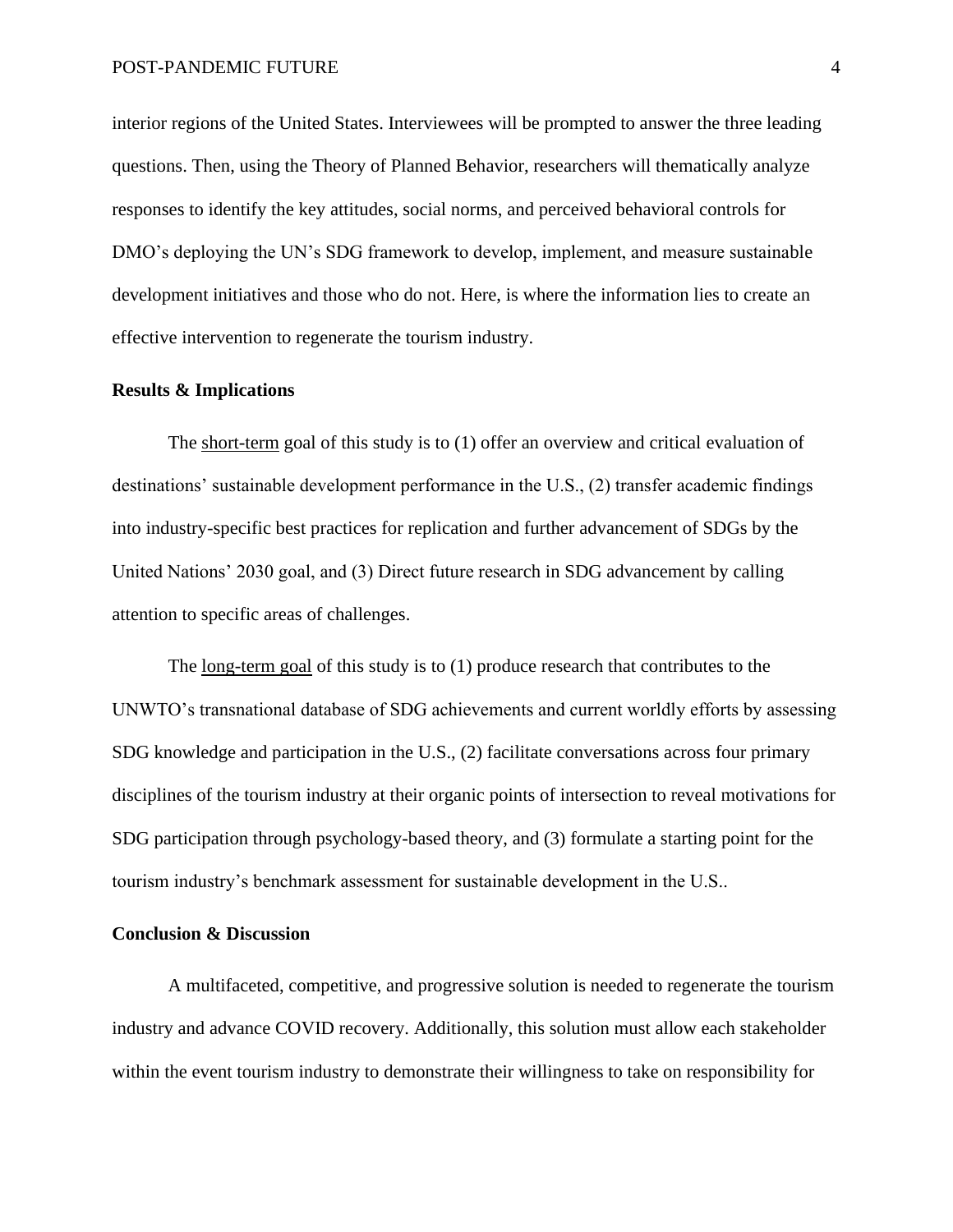externalities realized pre-pandemic, quell the negative impacts imposed by the pandemic, and bridge the gap between the research and current industry practices for streamlined advancement post-pandemic. The UNWTO suggests that deploying Sustainable Development Goals framework will not only build industry resiliency and contribute to economic, social, and environmental recovery; but shape better tourism policies, foster partnership, improve resource allocation, increase tourism competitiveness, and teach individuals how to be a better, more responsible traveler (UNWTO, 2022).

### **References**

- Anders, G. (2021, February 9). Workforce confidence index: Introducing a biweekly pulse on the mood of workers. LinkedIn. Retrieved December 10, 2021, from https://www.linkedin.com/pulse/workforce-confidence-index-introducing-biweeklypulse-george-anders/.
- Azam, M., Alam, M. M., & Hafeez, M. H. (2018). Effect of tourism on environmental pollution: Further evidence from Malaysia, Singapore and Thailand. *Journal of cleaner production*, *190*, 330-338. https://doi.org/10.1016/j.jclepro.2018.04.168.
- Fang, M., Nguyen, T.-H., & Armstrong, A. (2020). Developing collective leadership capacity to drive sustainable practices: Destination case of leadership development in Australia. *Journal of Hospitality & Tourism Research*, 109634802093299. https://doi.org/10.1177/1096348020932990
- Higgins-Desbiolles, F. (2020). The "war over tourism": challenges to sustainable tourism in the tourism academy after COVID-19. *Journal of Sustainable Tourism*, *29*(4), 551-569. https://doi.org/10.1080/09669582.2020.1803334.